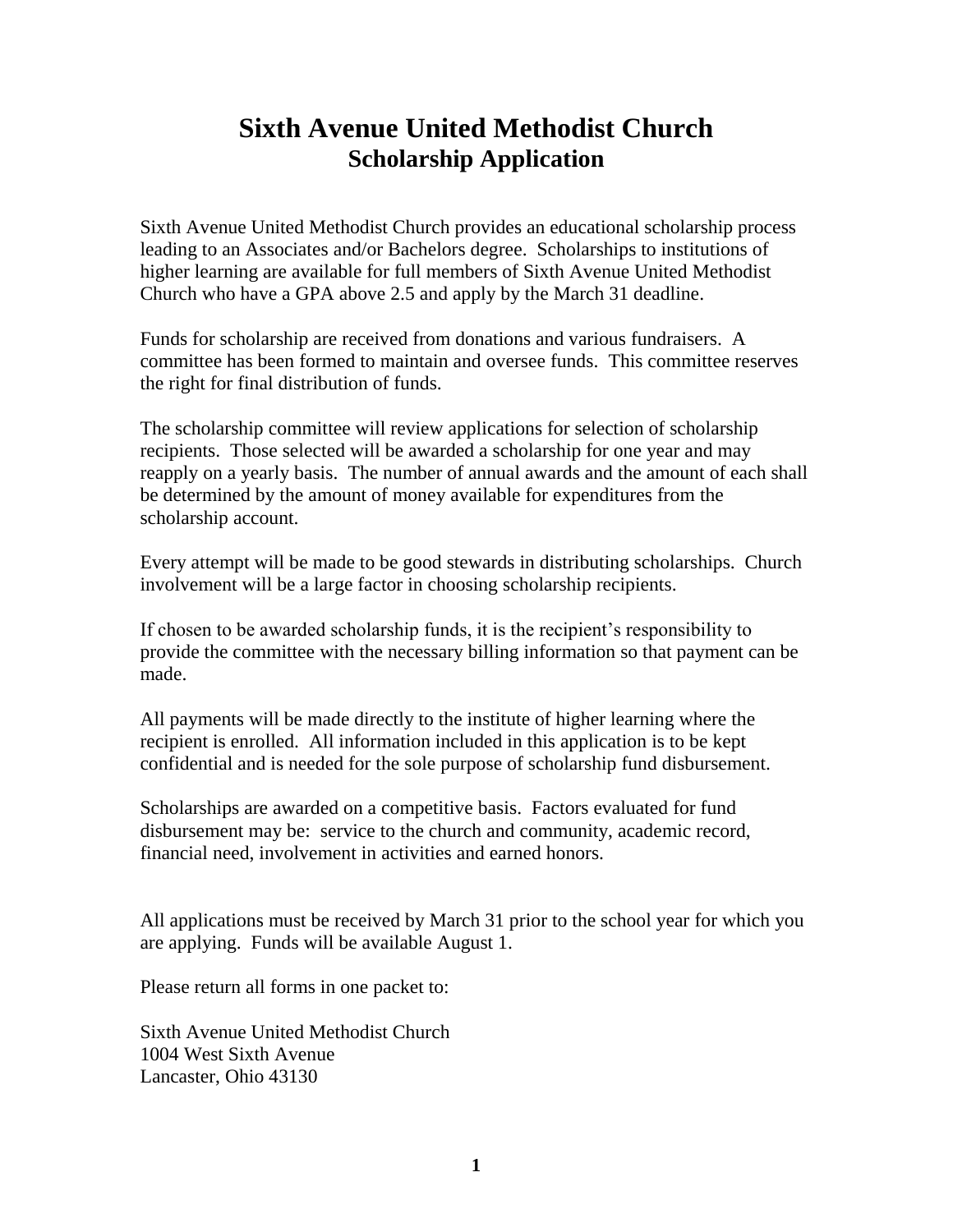This application is intended for those applying for this church scholarship for the first time. Those who have previously received this scholarship need only to complete page 4.

In order to be considered for this scholarship first time applicants must include the following with their completed application:

- 1. Official copy of a current transcript
- 2. A letter of reference from each of the following:
	- a. Church leader (such as Pastor, Sunday school teacher, Youth leader, Board Member, Church mentor)
	- b. School principal or Guidance Counselor
- 3. An essay describing your contributions to the church in the past and how you plan to contribute in the future.

Please type or print in ink:

| Name                                                                                                                                                                                                                           |  |
|--------------------------------------------------------------------------------------------------------------------------------------------------------------------------------------------------------------------------------|--|
| Address and the contract of the contract of the contract of the contract of the contract of the contract of the contract of the contract of the contract of the contract of the contract of the contract of the contract of th |  |
| <u>,这些人都是一个人的人,我们就是一个人的人,我们就是一个人的人,我们就是一个人的人,我们就是一个人的人,我们就是一个人的人,我们就是一个人的人,</u>                                                                                                                                                |  |
|                                                                                                                                                                                                                                |  |
|                                                                                                                                                                                                                                |  |
|                                                                                                                                                                                                                                |  |
|                                                                                                                                                                                                                                |  |
|                                                                                                                                                                                                                                |  |
|                                                                                                                                                                                                                                |  |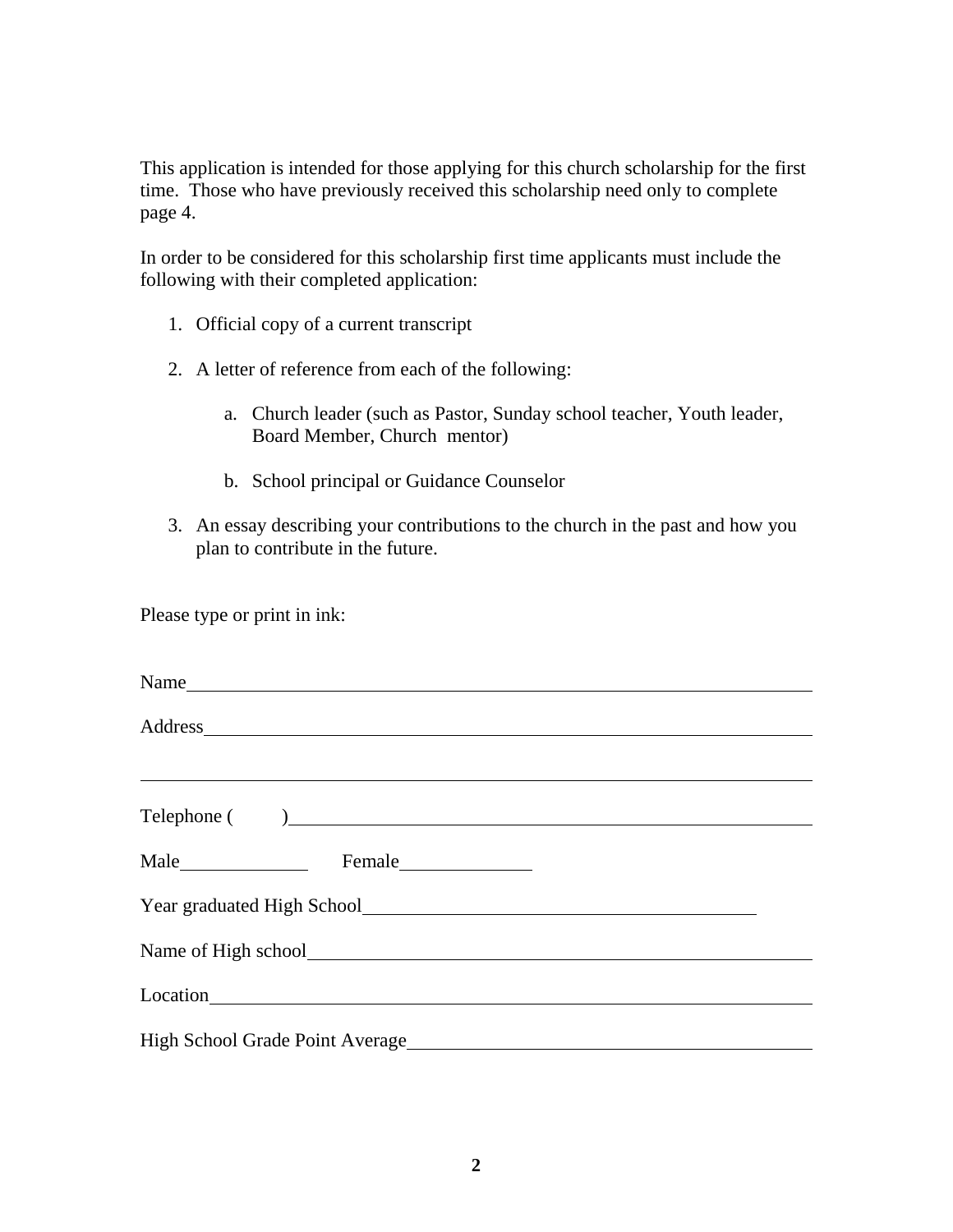High School Activities and Honors (include when and where received):

Name and Location of Post-Secondary School you plan to attend:

Program of Study you plan to pursue:

Have you been accepted?

Semester/Quarter/Year you plan to enroll:

Church and Community Involvement:

Awards//Honors not already mentioned:

School Clubs/Extra Curricular Activities: